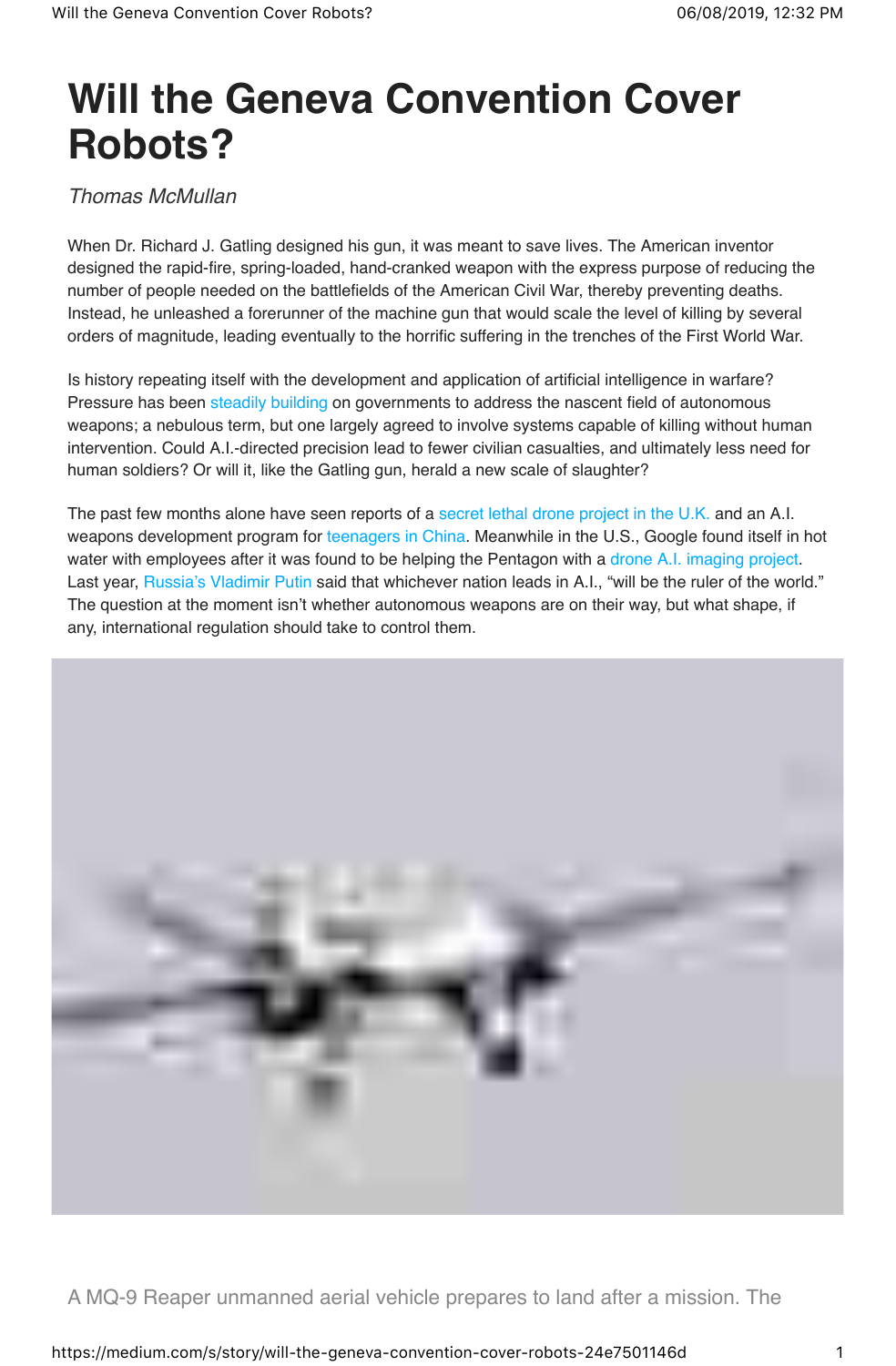Reaper has the ability to carry both precision-guided bombs and air-to-ground missiles. Credit: USAF Photographic Archives

"Everyone agrees that in all the corpus of existing international law, there's nothing that specifically prohibits autonomous weapons," Paul Scharre, director of the Technology and National Security Program at the Center for a New American Security, tells me. "There are no stand-alone treaties, as there are for many other weapons. Everyone also agrees that the existing laws of war apply to autonomous weapons. Whatever the laws of war are now, autonomous weapons have to be used in ways that comply with them."

As it currently stands, if a self-thinking robot were to roll onto a battlefield, the same conventions around war would apply to it as they would to any human soldier.

That, however, is where the agreement stops. Scharre tells me the range of views on A.I. and war can be roughly split into three camps. On one extreme you have the Campaign to Stop Killer Robots, a coalition of over 85 nongovernmental organizations pushing for a preemptive ban on fully autonomous weapons. Its thinking is backed by a handful of different countries, including Austria, Brazil, and the Vatican. Some robotics firms, including Clearpath Robotics, Hanson Robotics, and Alphabet subsidiary DeepMind, have also separately supported a ban.

On the other extreme you have Russia and the U.S., both of which in September moved to block UN talks moving forward on such a preemptive ban. These nations are happy with the laws of war, thank you very much, and don't want any regulation tripping up research projects that may or may not be happening behind the scenes. In between these two poles you have nations such as France and Germany, which have led the charge for a politically binding resolution; a nice sounding statement about autonomous weapons, but not necessarily a legally binding treaty.

So where does that leave us? As it currently stands, if a self-thinking robot were to roll onto a battlefield, the same conventions around war would apply to it as they would to any human soldier.

"Take for example an autonomous medic," explains Professor Peter Roberts, director of military sciences at British defense think tank Royal United Services Institute (RUSI). "Say it has the ability to go out, find a soldier that's in trouble, and treat them. That robot has the exact same rights under the Geneva Conventions as a human would. It cannot be targeted by a foreign power. It cannot be upset in achieving the course of its work, unless it picked up a weapon. It retains the same protections humans would have."

The concept of autonomy is also less clear-cut than it first seems. Where do the limits of human control begin and end?

But these machines aren't humans. "Imagine the consequences of an autonomous system with the capacity to locate and attack, by itself, human beings," said UN Secretary-General António Guterres at the recent Paris Peace Forum. Guterres said such a weapon would be "morally revolting," and called on heads of state to preemptively ban such systems from existing.

One way to achieve that may be the creation of a specific treaty. The Convention on Cluster Munitions (CCM), for example, prevents the stockpiling of cluster bombs, while the Ottawa Treaty controls the use of antipersonnel landmines. "But in those cases there was clear humanitarian harm," says Scharre. "While states were at the diplomat table in Geneva, there were people being maimed by landmines and cluster munitions. There was a very strong collection of instances to put pressure on the international community."

The problem with A.I.-controlled weapons is that much of what is being spoken about is theoretical. The concept of autonomy is also less clear-cut than it first seems. Where do the limits of human control begin and end? Think about a self-driving car. Conceptually, it's simple — a car that drives itself — but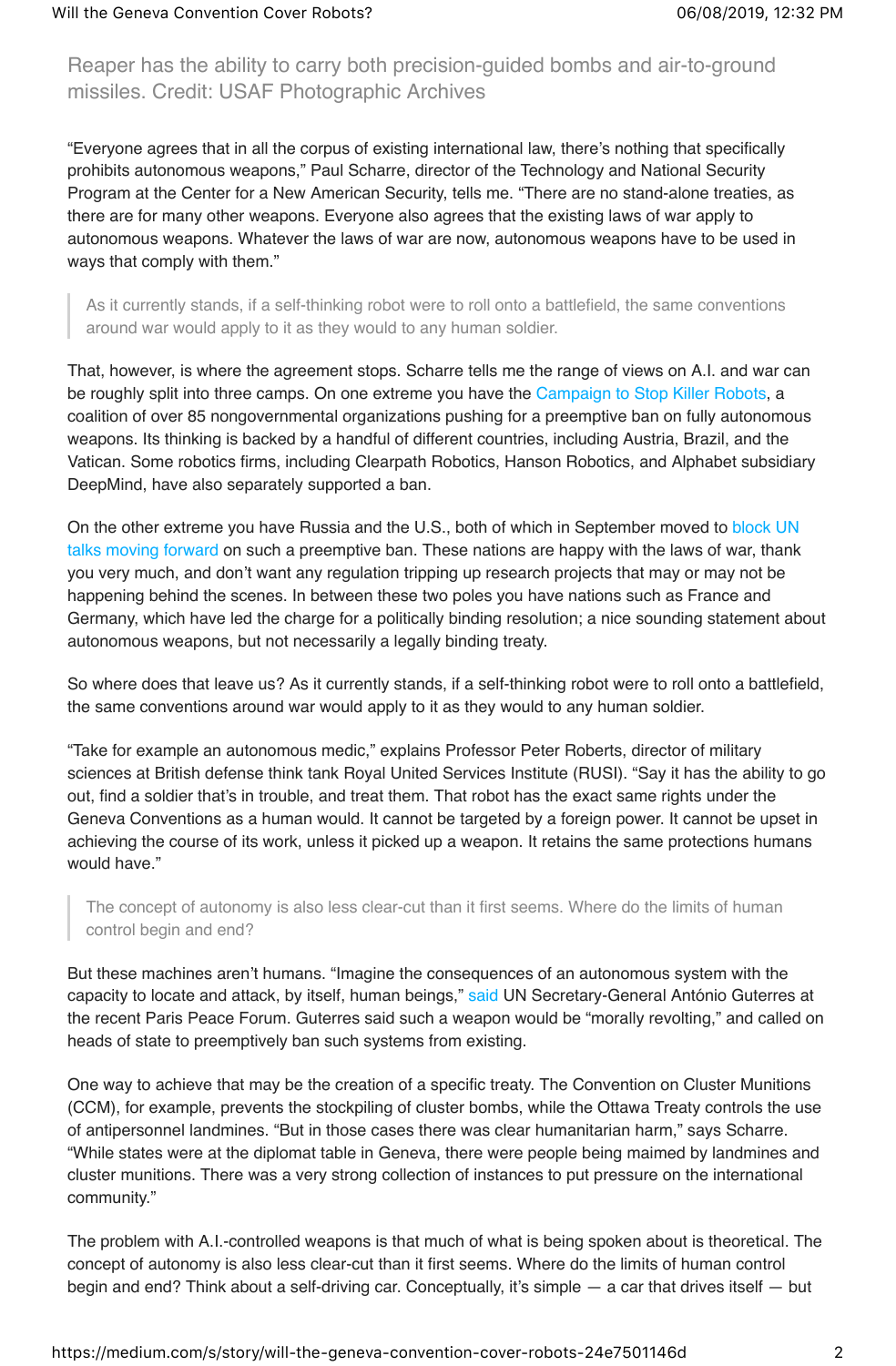in practice it's a grey area, with autonomous features such as intelligent cruise control, automatic lane keeping, and self-parking already in existence. Similarly, aspects of automation have been creeping into military systems for decades, arguably since the invention of the Gatling gun, and now this trend is being taken to new levels with machine learning and advanced robotics.



BigDog robots trot around in the shadow of an MV-22 Osprey. The BigDog is a dynamically stable quadruped robot created in 2005 by Boston Dynamics with Foster Miller, the Jet Propulsion Laboratory, and the Harvard University Concord Field Station. Credit: U.S. Marine Corps

Seen from this perspective, artificial intelligence isn't a single, discreet technology like a landmine or a nuclear bomb, or even like an airplane or a tank. Rather than a weapon to be banned, it's a force that's bringing about a deeper shift in the character of war.

"People compare it to more general purpose technology, like electricity or the internal combustion engine," says Scharre. "The best historical analogy is the process of mechanization that occurred during the Industrial Revolution."

Earlier this year, Google announced it would not be renewing a contract with the U.S. military. The contract was for a program to use A.I. for automatically analyzing drone footage, dubbed Project Maven, and the company's decision came after heavy internal backlash, with dozens of resignations and a petition signed by thousands of employees.

The crux of Project Maven is this: the scale of footage recorded every moment from U.S. drones has reached a point where it is too great for human eyeballs to pore through manually, and so A.I. systems are being developed to automatically flag relevant moments. Much like an internet moderator, a human